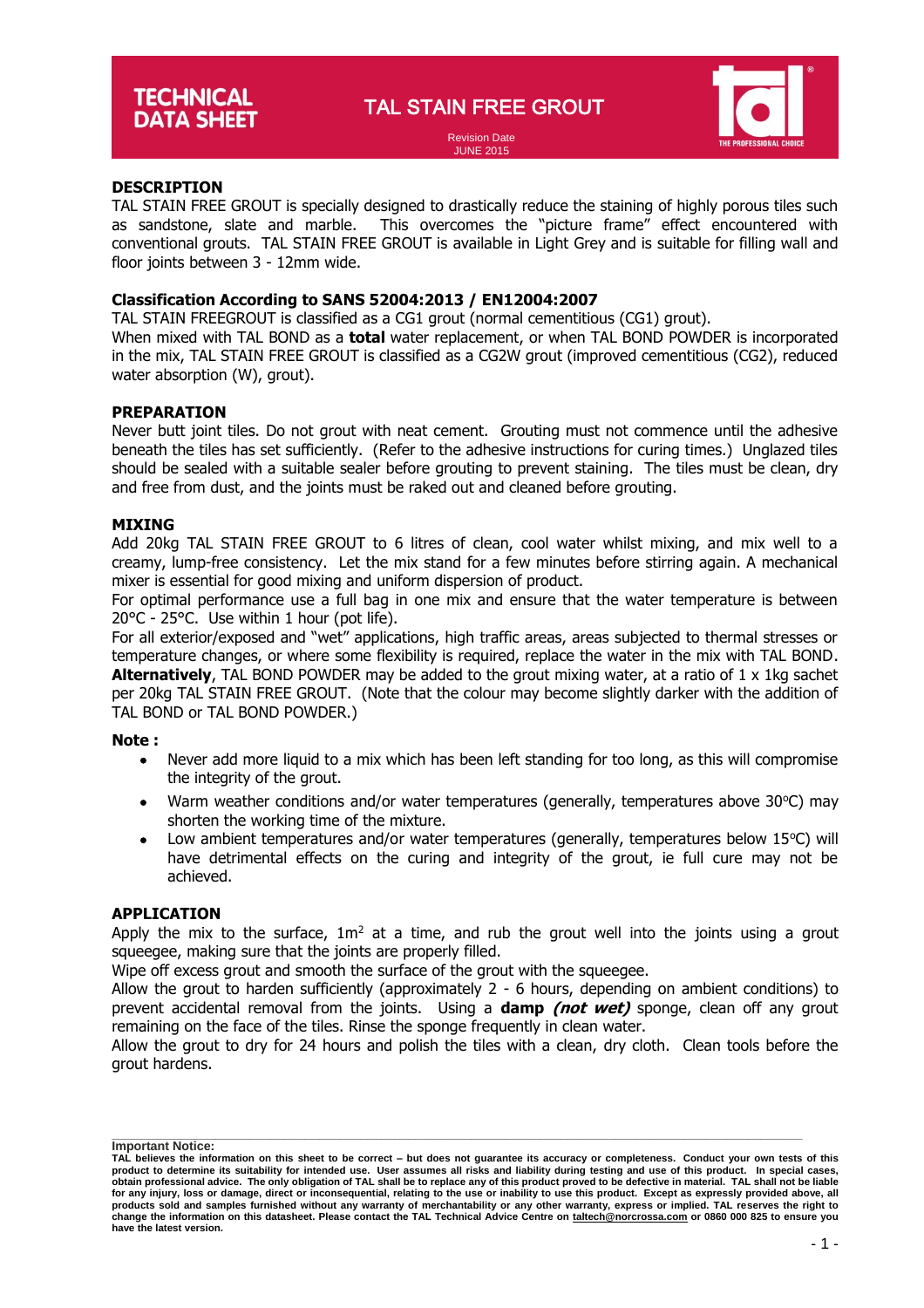JUNE 2015



# **Important :**

- Exterior installations must be protected against inclement weather and too rapid drying by covering with plastic sheeting until the grout has hardened fully.
- Particular care must be taken to clean the grout off the tile face before it hardens completely. **This is especially important when a latex additive such as TAL BOND, or TAL BOND POWDER, has been used.** Greater care may be required when cleaning tiles with a textured surface.
- Due care must be taken when applying the grout to ensure that the face of soft glazed tiles, highly polished tiles or glass tiles do not get scratched.
- A sample of the tiles to be used should be tested beforehand to ensure that no grout is absorbed through the glaze, or into the tile body, causing permanent staining of the tiles.
- It is important to use the stipulated amount of liquid in the TAL Grout mixture. When cleaning, a **damp**, **not wet**, sponge must be used. Over hydration (too much water) of the mix, or in cleaning, causes colour variations in the grout joints, and also affects the integrity of the grout, resulting in a friable product.

#### **DRYING TIMES:**

Wait at least 24 hours before subjecting the newly applied grout to wet mopping or other cleaning procedures.

# **COVERAGES**

Use the following formula to estimate the grout coverage :  $(A + B)$  x C x D x E (A x B)  $A =$  Tile Length (mm)  $B =$  Tile Width (mm)  $C =$  Tile Thickness (mm)  $D =$  Joint Width (mm)  $E = SG$  of TAL Grout  $(1.8)$ All measurements MUST be in mm, and this will give the grout coverage in  $kg/m<sup>2</sup>$ . Always add 10% for wastage.

#### **PACKAGING**

TAL STAIN FREE GROUT is available in 20kg bags.

# **STORAGE & SHELF LIFE**

When stored in dry internal conditions between 10°C and 30°C and out of direct sunlight the product has a shelf life of 12 months from date of manufacture. Never store directly on a concrete floor.

#### **WARNING**

**DO NOT INGEST. USE ONLY AS DIRECTED. WEAR PROTECTIVE GLOVES AND GOGGLES. USE A SUITABLE DUST MASK WHEN MIXING. WORK IN A WELL-VENTILATED AREA. DISPOSE OF THIS PRODUCT IN ACCORDANCE WITH LOCAL REGULATIONS. CONTACT TAL FOR FURTHER HEALTH AND SAFETY INFORMATION**.

**\_\_\_\_\_\_\_\_\_\_\_\_\_\_\_\_\_\_\_\_\_\_\_\_\_\_\_\_\_\_\_\_\_\_\_\_\_\_\_\_\_\_\_\_\_\_\_\_\_\_\_\_\_\_\_\_\_\_\_\_\_\_\_\_\_\_\_\_\_\_\_\_\_\_\_\_\_\_\_\_\_\_\_\_\_\_\_\_\_\_\_\_\_\_\_\_\_\_\_\_ Important Notice:**

**TAL believes the information on this sheet to be correct – but does not guarantee its accuracy or completeness. Conduct your own tests of this**  product to determine its suitability for intended use. User assumes all risks and liability during testing and use of this product. In special cases,<br>obtain professional advice. The only obligation of TAL shall be to rep **for any injury, loss or damage, direct or inconsequential, relating to the use or inability to use this product. Except as expressly provided above, all**  products sold and samples furnished without any warranty of merchantability or any other warranty, express or implied. TAL reserves the right to<br>change the information on this datasheet. Please contact the TAL Technical Ad **have the latest version.**